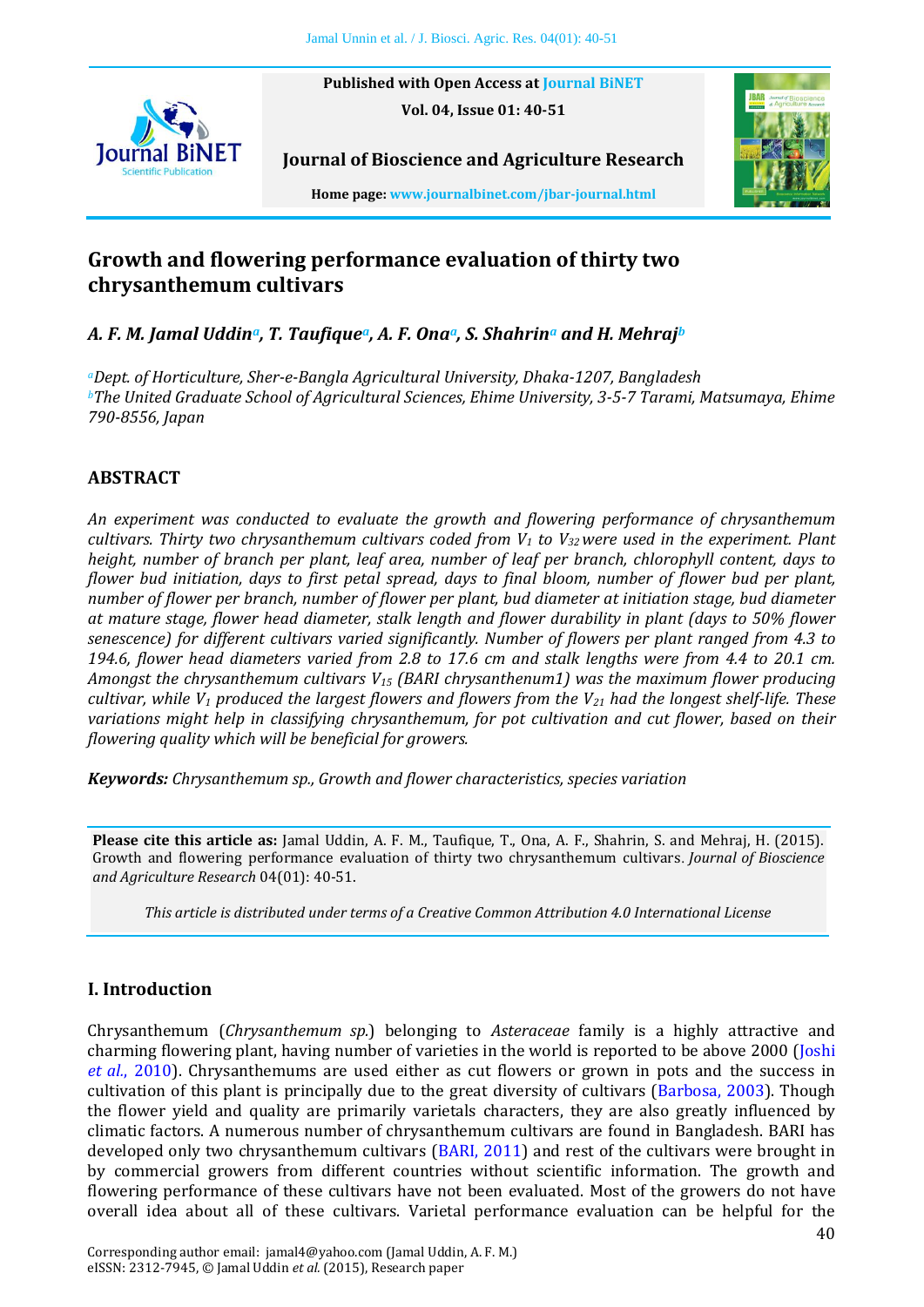commercial chrysanthemum grower to choose their preferable one. For searching the good variety/cultivars, varietal performance has previously evaluated on different crops like rose [\(Shahrin](#page-11-0)  *et al.*[, 2015\)](#page-11-0), gerbera [\(Hossain](#page-9-1) *et al.*, 2015; Mehraj *et al.*[, 2014b;](#page-10-0) [Jamal Uddin](#page-9-2) *et al.*, 2014b), dendrobium [\(Mehraj](#page-10-1) *et al.*, 2014d), bougainvillea [\(Mehraj](#page-10-2) *et al.*, 2014e), heliconia (Islam *et al.*[, 2013a\)](#page-9-3), anthurium (Islam *et al.*[, 2013\)](#page-9-4), lisianthus [\(Jamal Uddin](#page-9-5) *et al.*, 2013), strawberry [\(Ahsan](#page-8-2) *et al.*, 2014; [Hossan](#page-9-6) *et al.*, 2013); tomato [\(Nahiyan](#page-10-3) *et al.*, 2014; [Biswas](#page-9-7) *et al.*, 2014; Mehraj *et al.*[, 2014c\)](#page-10-4), chilli [\(Chowdhury](#page-9-8) *et al.*, 2015; Mehraj *et al.*[, 2014a\)](#page-10-5), asparagus [\(Jamal Uddin](#page-9-9) *et al.*, 2014a) and all of these crops showed variations in their performances. It is essential for plant breeders to estimate the type of variation available in the cultivars for easy selection for further breeding of respective crops. The study was conducted to evaluate the performance of the cultivars in respect to their different traits.

#### **II. Materials and Methods**

**Experimental site:** The experiment was conducted at Horticulture Farm of the Sher-e-Bangla Agricultural University, Dhaka, from October 2012 to March 2013.

**Planting materials:** Growing chrysanthemum plants from a sucker is, the easiest and quickest way to propagate. Suckers of chrysanthemum were collected from the Horticulture farm, Sher-e-Bangla Agricultural University, Dhaka; Krishibid Upokorn Nursery, Agargaon, Dhaka and Barishal Nursery, Savar, Dhaka; Bngladesh. New plant was generated by planting sucker from mother chrysanthemum.

**Design of experiment:** 32 chrysanthemum cultivars were used. They were Crimson Tide  $(V_1)$ ; Samsan (V<sub>2</sub>); White Snowball (V<sub>3</sub>); Chandramukhi (V<sub>4</sub>); Lexy (V<sub>5</sub>); Rose Pink (V<sub>6</sub>); Yellow Glow (V<sub>7</sub>); Ruby Red (V<sub>8</sub>); Gold Apricot (V<sub>9</sub>); Sunny Yellow (V<sub>10</sub>); Lavender Mum (V<sub>11</sub>); Giant Bronze (V<sub>12</sub>); Purple Mum (V<sub>13</sub>); Moon Ball (V<sub>14</sub>); Yellow Bay (V<sub>15</sub>); Pink Shasta Daisy (V<sub>16</sub>); Bernadette Yellow (V<sub>17</sub>); Mammoth Yellow (V<sub>18</sub>); Auburn Daisy (V<sub>19</sub>); Sweet Vase (V<sub>20</sub>); First Light (V<sub>21</sub>); Flying Saucer (V<sub>22</sub>); Zipsy (V<sub>23</sub>); Gold Mundial (V<sub>24</sub>); Red Wing (V<sub>25</sub>); Trendy Time (V<sub>26</sub>); Rising Sun (V<sub>27</sub>); BARI chrysanthemum 2 (V<sub>28</sub>); Rayonnate spider (V<sub>29</sub>); Flair spider (V<sub>30</sub>); Wisp of Red (V<sub>31</sub>) and Satin Ribbon  $(V_{32})$ . One sucker was planted in each pot and the size of each pot was 25 cm in diameter (above part) and 20 cm in height. Experiment was laid out in Completely Randomized Design (CRD) with three replications for each cultivar thus comprised to a total of 96 pots.

**Pot preparation:** Soil (approx. 2.5 kg/pot) and cow dung (approx. 1.5 kg/pot) were mixed and pots were filled 7 days before transplanting. Weeds and stubbles were completely removed

**Disease and pest management:** During the early growing stage powdery mildew and leaf spot were controlled by spraying Dithane M-45. Fungicide was sprayed two times at 15 days interval. Crop was also attacked by aphids during the growing stage. Aphid was controlled by spraying Malathion @ 1.5 ml/L. Insecticides were sprayed two times at seven days interval.

**Data collection:** Data were collected on plant height; number of branch, leaf area, number of leaf per branch, chlorophyll content, days to flower bud initiation, days to first petal spread, days to final bloom, number of flower bud per plant, number of flower per branch, number of flower per plant, bud diameter at initiation stage, bud diameter at mature stage, flower head diameter, stalk length and flower durability in plant (days to 50% flower senescence). Leaf area, chlorophyll content and flower bud diameter were measured by using CL-202 Leaf Area Meter (USA), SPAD-502 and Digital Caliper-515 (DC-515) respectively. Ten mature leaves and bud from each plant were measured and then average it after that mean was calculated. Flower bud diameter at initiation stage and fully mature stage that are about to open in the next day. The total length from base of the branch to terminal node of flower was taken as stalk length. Flower durability in plant was measured by counting the duration of time in days that flower remains good condition in plant.

**Statistical analysis:** Data were analyzed using MSTAT-C statistical package and significant difference among the treatment means was determined by the Least Significant Difference (LSD) test at 5% level of significance [\(Gomez and Gomez,](#page-9-10) 1984). In addition, error bar represents the standard error at 5% level of significance.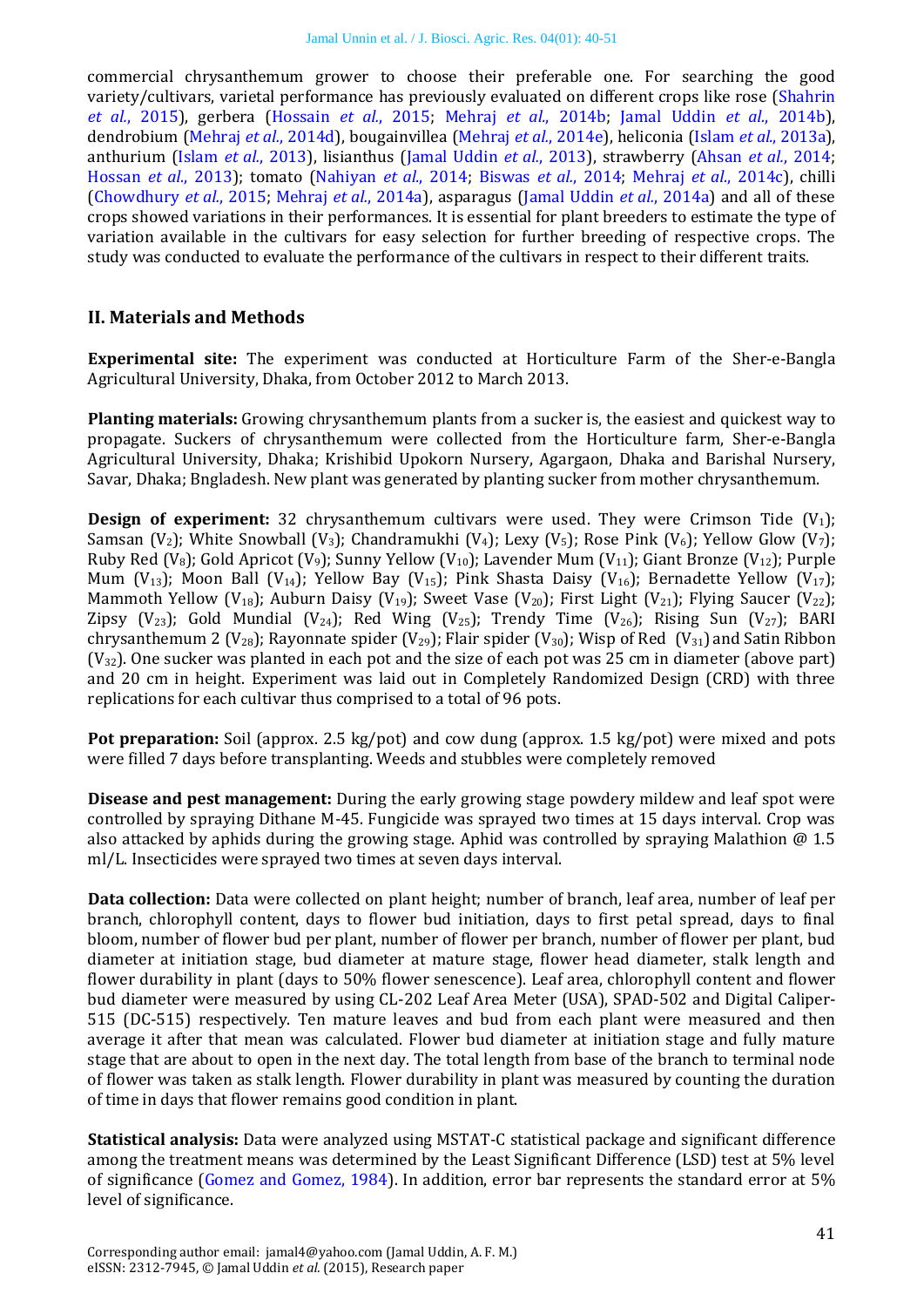#### **III. Results and Discussion**

**Plant height:** Plant height of chrysanthemum exposed statistically significant variation among 32 cultivars at 30, 40 and 50 days after transplanting (DAT) (Figure 01). The range of plant height was from 71.8 cm to 23.7 cm. The tallest plant was found from  $V_{13}$  (71.8 cm) whereas the shortest from  $V_8$ (23.7 cm) at 50 DAT of chrysanthemum cultivars (Table 01). Present study referred that  $V_{13}$  (Sunny Yellow) exposed as the tallest plant among the cultivars at mature stage. Kim *et al.* [\(2014\)](#page-10-6) found a range of 19.3–64.6 cm plant height in 15 Taxa of Korean chrysanthemum species and Ara *et al*[. \(2012-](#page-8-3) [2013\)](#page-8-3) found a range of 36-70 cm. While [Chandragiri](#page-9-11) *et al.* (2004) recorded maximum 132.16 cm plant height from Solomon Impala variety of chrysanthemum. Some cultivars of chrysanthemum were vigorous in growth and some were less vigorous, this might be caused by varietal characters responsible by a gene. As a genetically controlled factor, plant height varied among the cultivars of chrysanthemum [\(Kanamadi and Patil, 1993;](#page-9-12) [Barigidad and Patil, 1992](#page-8-4) and [Baskaran](#page-8-5) *et al.,* 2010). Similar variation in plant height among varieties was also observed in marigold [\(Raghuvanshi](#page-10-7) *et al.,* [2011\)](#page-10-7) and in rose [\(Hussain and Khan, 2004\)](#page-9-13). The higher plant height obtained from plants could be attributed to increased photosynthetic capacity of the plants in asters [\(Vrsek](#page-11-1) *et al.,* 2006).

**Number of branches:** 32 cultivars showed statistically significant difference at 30, 40 and 50 DAT (Figure 02) for number of branches per plant. Maximum number of branch was recorded from V6 (19.7/plant) while minimum from V2 (2.5/plant) at 50 DAT of chrysanthemum cultivars (Table 02). V<sup>7</sup> cultivar (Yellow Glow) performed best in case number of branches per plant. [Chaugule \(1985\)](#page-9-14) recorded a maximum 16.56 branches in chrysanthemum. [Barigidad and Patil](#page-8-4) (1992) recorded a range of 2.75 to 18.58 branches in case of chrysanthemum cultivar. Difference in branches among the chrysanthemum cultivars could be due to influence of genetical make up of chrysanthemum cultivars [\(Hicklenton, 1985;](#page-9-15) [Moe, 1988;](#page-10-8) [Chezhian](#page-9-16) *et al.,* 1985 and [Kanamadi and Patil, 1993\)](#page-9-12). Similar variation for number of branches was also observed in China aster [\(Munikrishnappa](#page-10-9) *et al*., 2013).



**Figure 01. Performance of 32 chrysanthemum cultivars for plant height at different days after transplanting**

**Number of leaves:** Chrysanthemum cultivars showed significant variation for number of leaves per 20 cm branch. Maximum number of leaves was observed from  $V_{11}$  (13.3/20 cm branch) and minimum from  $V_{14}$  and  $V_{24}$  (4.5/20 cm branch) (Table 01). The result referred that  $V_{11}$  (Lavender Mum) produced maximum number of leaves per branch (20 cm). Similar result on number of leaves was observed by [Barigidad and Patil \(1992\)](#page-8-4) in chrysanthemum. Variation in number of leaves was previously reported by Wilfret *et al*[. \(1973\).](#page-11-2) This difference for number of leaf per branch among cultivars was due to their genetic composition [\(Charles, 1995\)](#page-9-17).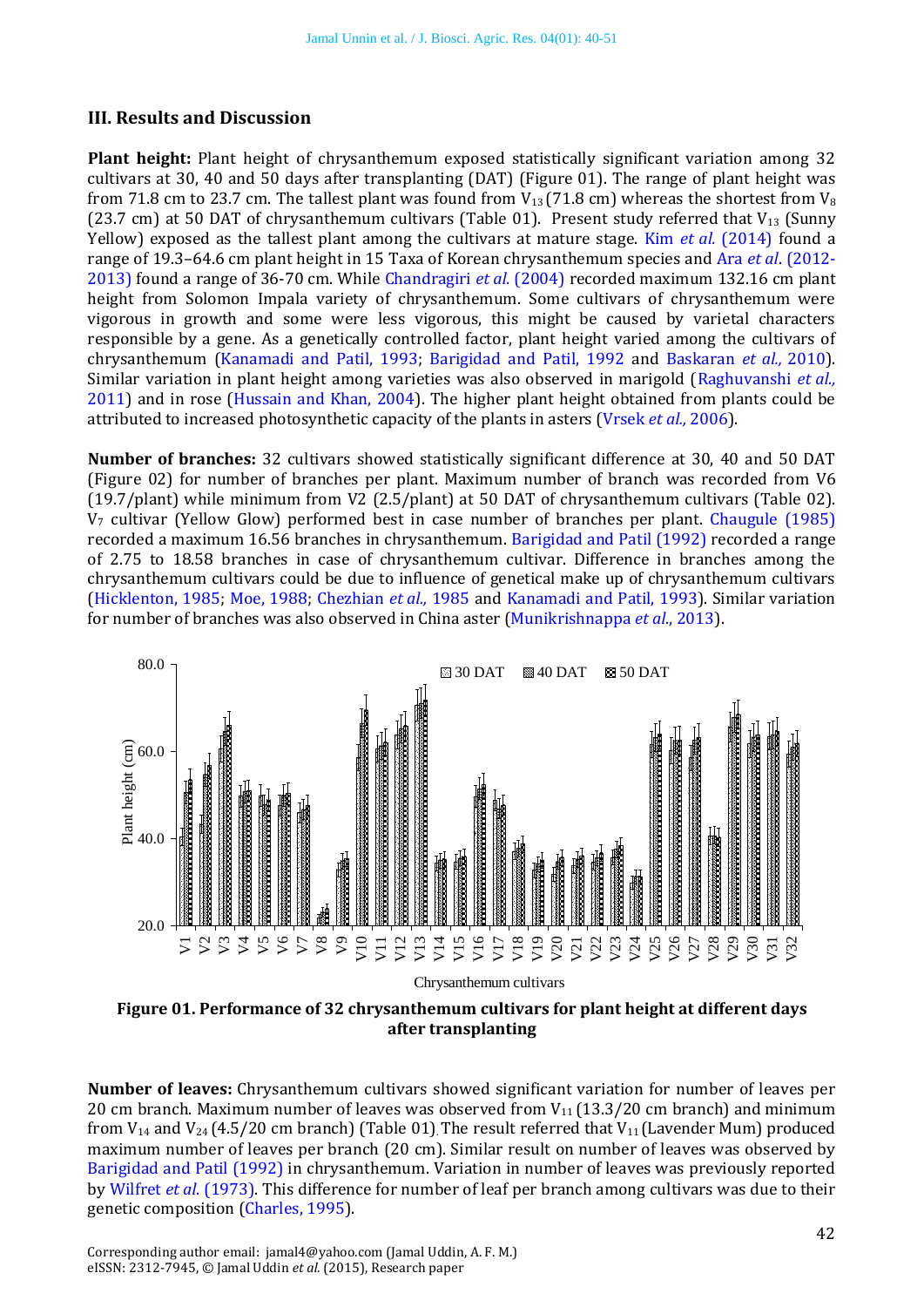

**Figure 2. Performance of 32 chrysanthemum cultivars for number of branches per plant at different days after transplanting**

**Leaf area:** Leaf area showed significant variation among chrysanthemum cultivars. Maximum leaf area was found from  $V_1$  (52.9 cm<sup>2</sup>) whereas minimum from  $V_{29}$  (5.9 cm<sup>2</sup>) which scored lowest after flowering (Table 01). Results showed that  $V_1$  (Crimson Tide) provided maximum leaf area. Mitra and [Paul \(2008\)](#page-10-10) recorded 47.2 cm<sup>2</sup> leaf areas in un-pinched single stem cultivar of chrysanthemum. Greater leaf area may lead to more dry matter accumulation, which resulted in the accumulation of maximum photosynthates that contributed to produce bigger sized flower or more number of flowers. Similar variation in leaf area among cultivars was found in carnation [\(Gharge](#page-9-18) *et al*., 2009; [Shiragur](#page-11-3) *et al*[., 2004\)](#page-11-3). Variation in leaf area indicates additive gene effects would be effective in gerbera (Nair and [Shiva, 2003\)](#page-10-11), dahlia [\(Vikas](#page-11-4) *et al*., 2011) and in chrysanthemum [\(Barigidad and Patil](#page-8-4)*,* 1992). Leaf area was found to be positively related with flower yield in carnation [\(Mahesh](#page-10-12) *et al*., 1996).

**Chlorophyll content:** Chlorophyll content varied significantly among chrysanthemum cultivars. Maximum chlorophyll content was obtained from  $V_{10}$  (59.0 %) and lowest was obtained from  $V_{29}$  (23.9 %) at mature stage (Table 01). This finding referred that  $V_{10}$  (Sunny Yellow) produced maximum chlorophyll percentage. Similar findings were obtained in wheat by [Hamblin](#page-9-19) *et al.* (2014). This variation in chlorophyll percentage might be attributed to genetically differences. This variation might be due to the varietals characters as reported by [\(Thomas and Lekharani, 2008\)](#page-11-5) in orchid. Chlorophyll content in leaf enhanced photosynthetic activity, which produce carbohydrates. Carbohydrates serve as energy source for growing bud, flower opening and longevity. The ultimate effect of all these factors resulted into strong and long flower stalks, large sized buds or flower [\(Tarannum, 2014\)](#page-11-6).

|                      |              | at 50 DAT    | No. of leaf/branch  | Leaf area              | Chlorophyll           |  |  |
|----------------------|--------------|--------------|---------------------|------------------------|-----------------------|--|--|
| Variety <sup>x</sup> | Plant height | Number of    | $(20 \text{ cm})$   | $\text{(cm}^2\text{)}$ | content $(\% )$       |  |  |
|                      | (cm)         | branch/plant |                     |                        |                       |  |  |
| $V_1$                | 53.4 h       | 4.7<br>m     | ghijk<br>6.3        | 52.9 a                 | 48.7 l                |  |  |
| V <sub>2</sub>       | 56.8 $g$     | 2.5 $q$      | 5.8 ijklm           | 50.0<br>- b            | 47.8<br>n             |  |  |
| $V_3$                | 66.0 c       | 3.8<br>no    | 5.3<br>lmno         | 23.8<br>gh             | 52.2<br>gh            |  |  |
| V <sub>4</sub>       | 50.9<br>ij   | 3.3<br>op    | 5.6 klmno           | 42.2<br>$\mathbf{C}$   | 49.0                  |  |  |
| V <sub>5</sub>       | kl<br>48.9   | 8.8          | 6.9<br>efg          | 20.9                   | 41.8<br>q             |  |  |
| $V_6$                | jk<br>50.4   | 19.7<br>a    | 9.4<br>$\mathbf{C}$ | 10.8<br>r              | 48.5<br><sub>Im</sub> |  |  |

**Table 01. Performance of 32 chrysanthemum cultivars on plant height, number of branch, number of leaf per 20cm branch, leaf area and chlorophyll content<sup>Y</sup>**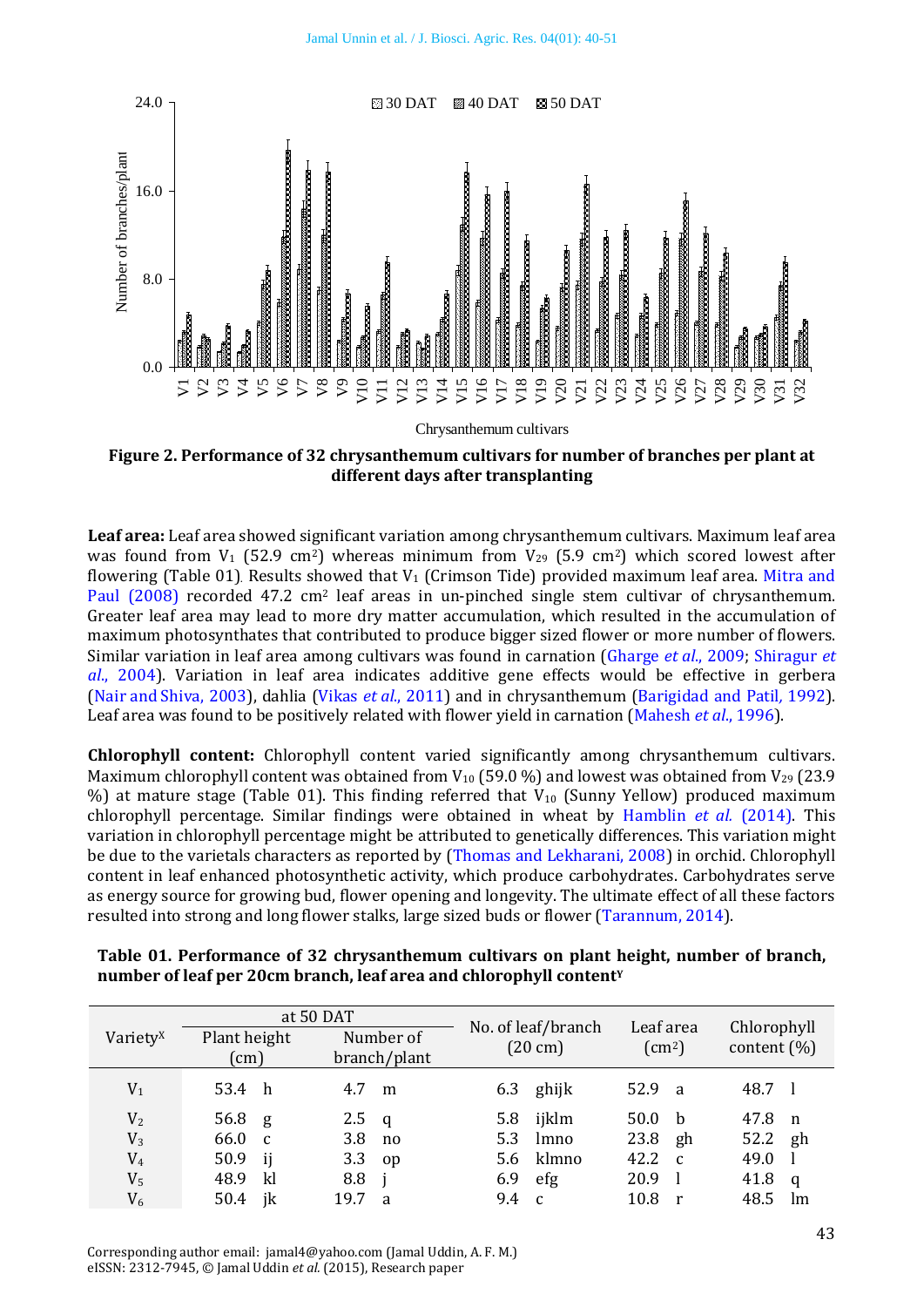| V <sub>7</sub>        | 47.6 | $\mathbf{l}$ | 17.8 | $\mathbf b$      | 9.5  | $\mathbf{C}$ | 35.8 | e                         | 55.9 | $\mathbf c$  |
|-----------------------|------|--------------|------|------------------|------|--------------|------|---------------------------|------|--------------|
| $V_8$                 | 23.7 | $\mathbf{r}$ | 17.7 | $\mathbf b$      | 10.4 | $\mathbf b$  | 15.9 | q                         | 53.7 | ef           |
| $V_9$                 | 35.3 | op           | 6.7  | $\mathbf k$      | 6.5  | ghij         | 31.2 | $\mathbf f$               | 57.7 | $\mathbf b$  |
| $V_{10}$              | 69.5 | $\mathbf b$  | 5.5  | $\mathbf{l}$     | 4.8  | op           | 18.6 | ${\bf m}$                 | 59.0 | a            |
| $V_{11}$              | 62.1 | f            | 9.5  | $\mathbf{i}$     | 13.3 | a            | 20.8 | $\bf{l}$                  | 45.6 | $\mathbf 0$  |
| $V_{12}$              | 65.9 | $\mathbf c$  | 3.3  | op               | 6.3  | ghijk        | 20.6 | $\mathbf{l}$              | 50.5 |              |
| $V_{13}$              | 71.8 | a            | 2.8  | pq               | 6.5  | ghij         | 49.7 | $\mathbf b$               | 50.3 | jk           |
| $V_{14}$              | 35.2 | op           | 6.6  | $\mathbf k$      | 4.5  | p            | 18.0 | mn                        | 50.6 |              |
| $V_{15}$              | 35.8 | op           | 17.7 | $\mathbf b$      | 12.8 | a            | 15.8 | q                         | 49.7 | $\mathbf k$  |
| $V_{16}$              | 52.3 | hi           | 15.6 | de               | 5.7  | jklmn        | 22.2 | $\mathbf k$               | 43.0 | p            |
| $V_{17}$              | 47.7 | 1            | 16.0 | cd               | 7.4  | de           | 17.2 | op                        | 40.4 | $\mathbf r$  |
| $V_{18}$              | 38.7 | $\mathbf n$  | 11.5 | g                | 7.7  | $\mathbf d$  | 17.6 | no                        | 51.6 | hi           |
| $V_{19}$              | 35.0 | $\mathbf{p}$ | 6.2  | $\mathbf k$      | 6.7  | efgh         | 7.3  | $\boldsymbol{\mathsf{S}}$ | 30.3 | t            |
| $V_{20}$              | 35.6 | op           | 10.6 | $\boldsymbol{h}$ | 6.5  | ghij         | 7.2  | st                        | 31.0 | $\mathbf S$  |
| $V_{21}$              | 36.0 | op           | 16.6 | $\mathbf c$      | 6.0  | hijkl        | 6.5  | tu                        | 28.7 | $\mathbf u$  |
| $V_{22}$              | 36.6 | $\mathbf 0$  | 11.8 | fg               | 8.8  | $\mathsf C$  | 24.2 | g                         | 55.0 | d            |
| $V_{23}$              | 38.3 | n            | 12.4 | $\mathbf f$      | 6.6  | fghi         | 15.6 | q                         | 54.4 | de           |
| $V_{24}$              | 31.1 | q            | 6.3  | $\mathbf k$      | 4.5  | $\mathbf{p}$ | 7.4  | $\mathbf S$               | 28.6 | $\mathbf u$  |
| $V_{25}$              | 63.9 | de           | 11.7 | fg               | 7.5  | de           | 39.4 | d                         | 50.9 | ij           |
| $V_{26}$              | 62.6 | ef           | 15.0 | $\mathbf e$      | 6.3  | ghijk        | 16.7 | p                         | 47.8 | mn           |
| $V_{27}$              | 63.2 | def          | 12.1 | fg               | 5.7  | jklmn        | 22.4 | jk                        | 53.5 | $\mathbf f$  |
| $V_{28}$              | 40.3 | m            | 10.3 | $\boldsymbol{h}$ | 5.9  | ijkl         | 23.1 | hi                        | 57.0 | $\mathbf b$  |
| $V_{29}$              | 68.5 | $\mathbf b$  | 3.5  | nop              | 5.8  | ijklm        | 5.9  | $\mathbf{u}$              | 23.9 | $\mathbf{V}$ |
| $V_{30}$              | 63.9 | de           | 3.7  | no               | 5.1  | mnop         | 23.0 | ij                        | 52.5 | g            |
| $V_{31}$              | 64.7 | cd           | 9.5  | $\mathbf i$      | 5.0  | nop          | 23.2 | hi                        | 52.4 | g            |
| $V_{32}$              | 61.9 | $\mathbf f$  | 4.2  | mn               | 7.3  | def          | 23.9 | g                         | 51.8 | gh           |
| $CV\%$                | 0.6  |              | 4.4  |                  | 7.0  |              | 1.9  |                           | 0.9  |              |
| LSD <sub>(0.05)</sub> | 1.5  |              | 0.7  |                  | 0.8  |              | 0.7  |                           | 0.7  |              |

<sup>X</sup>Chrysanthemum cultivars; YIn a column means having similar letter (s) are statistically identical and those having dissimilar letter (s) differ significantly as per 0.05 level of probability

**Days to flower bud initiation:** Significant variation was found (visual observation) among 32 chrysanthemum cultivars for the number of days to the emergence of flower bud (from days after transplantation of chrysanthemum suckers). Late flower bud initiation was found in  $V_9$  (52.7 days) while earlier in  $V_3$  (17.8 days) (Table 02). This findings referred that  $V_3$  (White Snowball) was early flower bud initiating cultivar. Difference in number of days for flower bud initiation, number of days for flowering among different cultivars might be due to presence of sufficient genetic variability. Similar findings were obtained in Dahlia by [Mishra and Saini \(1997\).](#page-10-13)

**Days to first petal spread:** Significant variation was found among the chrysanthemum cultivars in respect of days taken to first petal spread (from days after transplantation of chrysanthemum suckers). The shortest period was required for first petal spread in  $V_3$  (39.5 days) while the longest period in  $V_4$  (71.6 days) (Table 02). The result showed that  $V_3$  cultivar (Sweet Vase) required minimum days for first petal spreading. Chrysanthemum required maximum 74.2 days for flower initiation [\(Wilfret, 1973\)](#page-11-2) and minimum 31.25 days for first flower initiation (Joshi *et al*[., 2010\)](#page-9-0). This difference was due to genetical makeup of the cultivars. Similar variation was found in chrysanthemum [\(Baskaran](#page-8-5) *et al.,* 2010) and China aster [\(Zosiamliana](#page-11-7) *et al*., 2012).

**Days to final bloom:** Significant difference was found among the chrysanthemum cultivars for the days taken from planting to final bloom. The shortest period was required for final bloom in  $V_6$  (52.8) days) while the longest period in V<sub>4</sub> (77.5 days) which was statistically identical with V<sub>10</sub> (77.3 days)  $V_1$  (77.2 days), $V_9$  (76.7 days) and  $V_{30}$  (76.7 days) (Table 02). The result showed that  $V_6$  (Rose Pink) was early blooming cultivar. Flowering period was ranged from 50.59 to 132.99 days in chrysanthemum [\(Barigidad and Patil, 1996\)](#page-8-4), which resulted late and early flowering habits among cultivars Flowering times in chrysanthemum are affected by varietal characters, habitat and species type (Kim *et al*[., 2014](#page-10-6) an[d Rajashekaran](#page-11-8) *et al*., 1985).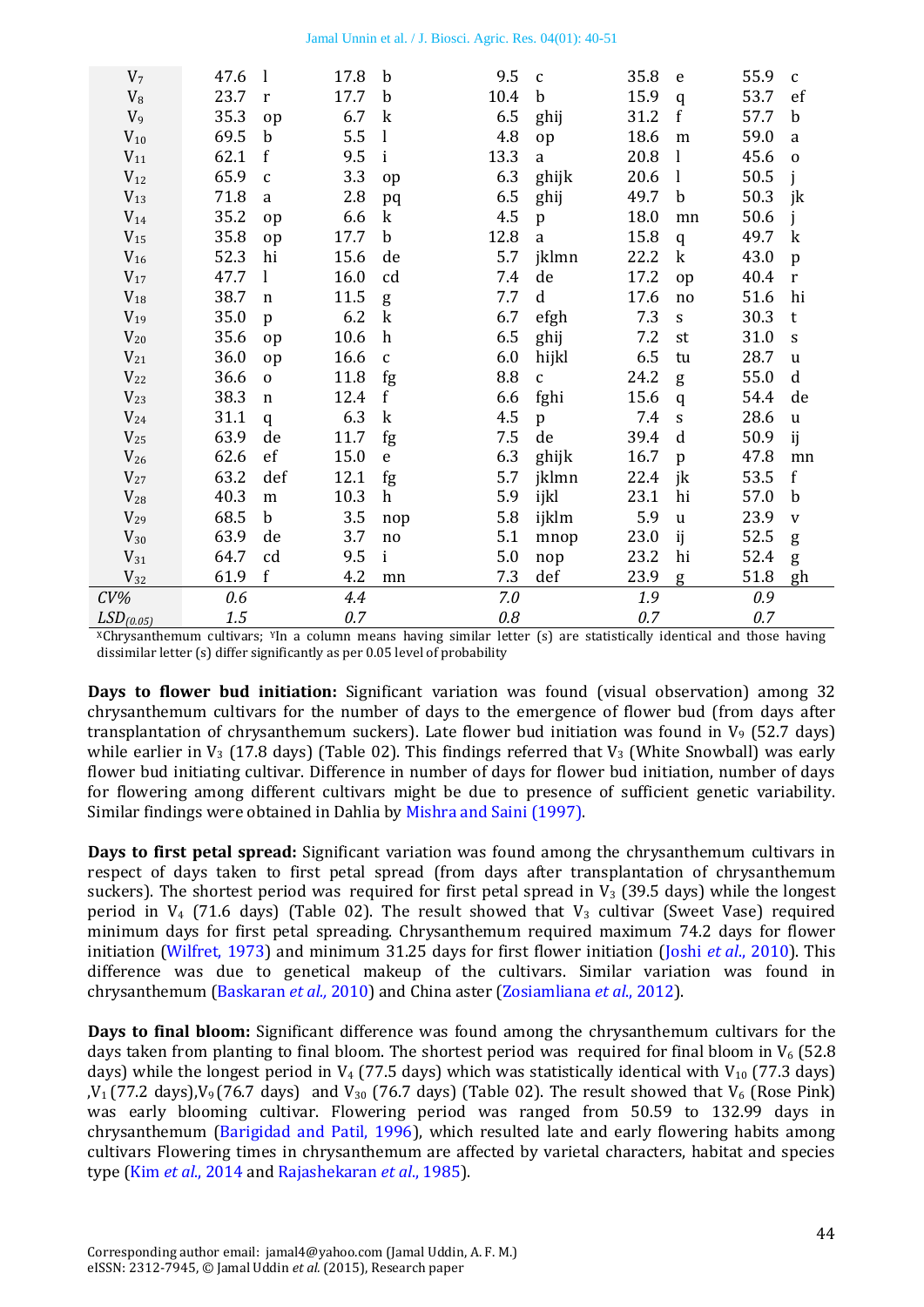**Number of flower bud:** Significant difference was observed for cumulative number of flower buds per plant in chrysanthemum cultivars at 30, 40 and 50 DAT (Figure 03). Maximum cumulative number of flower bud was found from  $V_{15}$  (199.0/plant) whereas minimum was found from  $V_2$  (4.3/plant) at 50 DAT of chrysanthemum cultivars (Table 02). V<sub>15</sub> cultivar (Yellow Bay) showed the best result in case of number of flower bud per plant.



**Figure 3. Performance of 32 chrysanthemum cultivars for number of flower bud per plant at different days after transplanting**

**Number of flower:** Significant variation was found among the chrysanthemum cultivars in case of number of flower per branch. Maximum number of flower was found in V<sub>15</sub> (9.4/20 cm branch) while minimum from  $V_1$ ,  $V_2$ ,  $V_{10}$ ,  $V_{21}$ ,  $V_{24}$ ,  $V_{30}$  and  $V_{31}$ , (1.0/20 cm branch) (Table 02). This findings referred that V<sup>15</sup> (Yellow Bay) produced maximum number of flower per branch. Numbers of maximum potential flowers per lateral branches were recorded, ranged from 6 to 8 [\(Wilfret](#page-11-2) *et al.,* 1973). The highest number of flowers/branch (10.43) was produced by genotype White Anemone followed by Gauri (9.08) and Appu (7.66) [\(Punetha](#page-10-14) *et al.*, 2011). Variation in number of flowers per plant is related to recurrent blooming habit due to their genetic makeup [\(Nadeem](#page-10-15) *et al*., 2011). Variation in flower yield was also observed previously in China aster [\(Negi and Raghava, 1985\)](#page-10-16), in chrysanthemum [\(Chezhian](#page-9-16) *et al.,* 1985) and marigold [\(Howe and Waters, 1991\)](#page-9-20).

**Number of flower:** Significant variation was recorded among chrysanthemum cultivars performance in respect to the number of flower per plant. Maximum number of flower was found from  $V_{15}$ (194.6/plant) whereas minimum was recorded form  $V_2$  (4.3/plant) (Table 02). The result showed that V<sup>15</sup> (Yellow Bay) performed as maximum flower producing cultivar. Chrysanthemum flower number was ranged from 25.0 to 100.0/plant [\(Wilfret](#page-11-2) *et al.,* 1973) and 66.0 to 301.0 /plant [\(Punetha](#page-10-14) *et al.*, [2011\)](#page-10-14). Cultivar Button Type Local recorded the highest number of flowers per plant (287.00), whereas cv. Cass recorded the lowest (37.00) [\(Baskaran](#page-8-5) *et al.,* 2010). In an experiment Ara *et al.* [\(2012-13\)](#page-8-3) recorded maximum 70 flowers per plant in Chrysanthemum. Variation in number of flowers per plant was also observed previously in chrysanthemum [\(Chezhian](#page-9-16) *et al.,* 1985) and in gerbera [\(Mahmood](#page-10-17) *et al*[., 2013\)](#page-10-17). Further these genotypes had fairly high dry matter accumulation which might have contributed for increase flower yield. Similar results were obtained in chrysanthemum [\(Negi and](#page-10-16)  [Raghava, 1985\)](#page-10-16) and in marigold [\(Arora and Singh, 1980\)](#page-8-6) and in gerbera [\(Nair and Mehedi, 2004\)](#page-10-18). Higher yield might be due to increase in morphological parameters like plant height, number of leaves and leaf area which might have contributed in production of more photosynthates resulting in greater accumulation of dry matter which in turn leads to production of more number of flowers per plant [\(Ramzan](#page-11-9) *et al.*, 2014).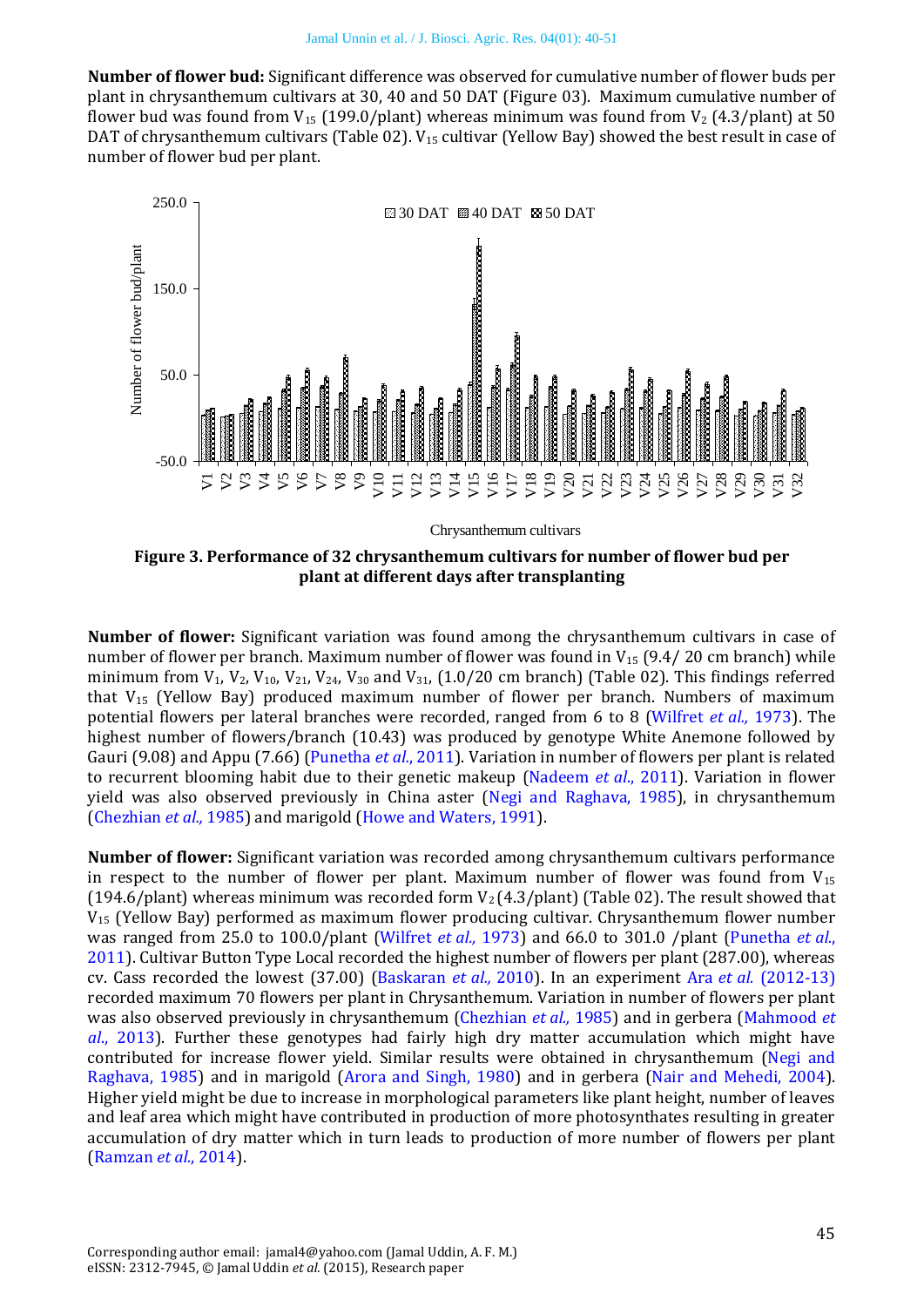**Table 02. Performance of 32 chrysanthemum cultivars on days to flower bud initiation, days to first petal spread, days to final bloom, number of flower bud/plant, number of flower/branch (20 cm) and number of flower/plant<sup>Y</sup>**

| Days to flower        |                | Days to first       | Days to      | No. of flower       | No. of flower     | No. of flower      |
|-----------------------|----------------|---------------------|--------------|---------------------|-------------------|--------------------|
| Variety <sup>x</sup>  | bud initiation |                     | final        | bud/plant at        | /branch           | /plant             |
|                       |                | petal spread        | bloom        | 50 DAT              | $(20 \text{ cm})$ |                    |
| $V_1$                 | 49.3           | 66.6                | 77.2         | 11.7                | 1.0               | 10.3               |
|                       | b              | de                  | $\rm{a}$     | X                   | $\mathbf k$       | t                  |
| V <sub>2</sub>        | 38.8           | 58.7                | 73.5         | 4.3                 | 1.0               | 4.3                |
|                       | $\mathbf{C}$   | k                   | $\mathbf d$  | $\mathbf{y}$        | $\mathbf k$       | $\mathbf V$        |
| $V_3$                 | 17.8           | 39.5                | 59.9         | 21.4                | 2.8               | 20.3               |
|                       | $\mathbf{r}$   | $\mathbf{V}$        | $\mathbf 0$  | $\mathbf{u}$        | $\mathbf{i}$      | q                  |
| V <sub>4</sub>        | de             | 71.6                | 77.5         | 24.3                | 2.8               | 22.6               |
|                       | 34.4           | $\rm{a}$            | $\mathbf{a}$ | $\mathbf S$         | $\mathbf{i}$      | p                  |
| V <sub>5</sub>        | f              | 55.3                | 68.7         | 47.5                | 5.1               | 46.7               |
|                       | 31.7           | $\mathbf 0$         | jk           | hi                  | $\mathbf e$       | $\mathbf f$        |
| $V_6$                 | 26.5           | 44.0                | 52.8         | 55.5                | 8.5               | 54.7               |
|                       | lm             | t                   | $\mathbf r$  | $\mathbf f$         | b                 | $\mathbf d$        |
| V <sub>7</sub>        | 24.8           | 52.7                | 64.5         | 46.8                | 6.8               | 45.6               |
|                       | $\mathbf n$    | pq                  | m            | $\mathbf{i}$        | d                 | g                  |
| $V_8$                 | 33.7           | 58.3                | 70.3         | 70.2                | 7.9               | 67.6               |
|                       | e              | lm                  | hi           | $\mathbf c$         | $\mathbf{C}$      | $\mathbf{C}$       |
| $V_9$                 | 52.7           | 67.4                | 76.7         | 22.5                | 2.8               | 20.3               |
|                       | a              | cd                  | a            | $\sf{t}$            | $\mathbf{i}$      | q                  |
| $V_{10}$              | 29.3           | 69.5                | 77.3         | 38.1                | 1.0               | 36.3               |
|                       | gh             | $\mathbf b$         | a            | 1                   | $\mathbf k$       | j                  |
| $V_{11}$              | 27.6           | 56.6                | 72.6         | 31.4                | 6.5               | 29.3               |
|                       | jk             | $\mathbf n$         | $\mathsf e$  | $\mathbf{p}$        | $\mathbf d$       | ${\bf m}$          |
| $V_{12}$              | 32.5           | f                   | 72.4         | 35.3                | 3.0               | 30.7               |
|                       | $\mathbf f$    | 62.7                | ef           | m                   | hi                | $\mathbf k$        |
| $V_{13}$              | 23.8           | 62.5                | 74.5         | 22.8                | $\mathbf f$       | 20.5               |
|                       | $\mathbf 0$    | fg                  | bc           | t                   | 3.8               | $\mathbf{q}$       |
| $V_{14}$              | 29.3           | 57.5                | 71.5         | 33.2                | 3.5               | 30.3               |
|                       | gh             | m                   | fg           | $\mathbf n$         | fg                | k                  |
| $V_{15}$              | 28.2           | 60.2                | 74.6         | 199.0               | 9.4               | 194.6              |
|                       | ij             | ij                  | bc           | a                   | $\mathbf{a}$      | a                  |
| $V_{16}$              | 22.7           | 48.0                | 73.8         | 58.0                | 1.8               | 55.5               |
|                       | p              | r                   | cd           | $\mathbf d$         | j                 | $\mathbf d$        |
| $V_{17}$              | 23.9           | 55.4                | 69.2         | 95.0                | $\mathbf f$       | 92.0               |
|                       | no             | $\mathbf 0$         | j            | $\mathbf b$         | 3.6               | b                  |
| $V_{18}$              | 24.4           | 46.0                | 54.6         | 48.2                | 3.1               | 45.9               |
|                       | no             | $\mathbf S$         | $\mathbf{q}$ | $\boldsymbol{h}$    | ghi               | g                  |
| $V_{19}$              | 28.8           | 53.6                | 69.2         | 47.6                | 3.4               | 45.4               |
|                       | hi             | $\mathbf{p}$        | j            | $\boldsymbol{h}$    | fgh               | g                  |
| $V_{20}$              | ij             | 42.2                | 56.6         | 32.6                | 3.0               | 29.7               |
|                       | 28.4           | $\mathbf u$         | p            | $\mathbf n$         | hi                | lm                 |
| $V_{21}$              | f              | 52.8                | 65.2         | 26.6                | $\mathbf k$       | 26.7               |
|                       | 31.9           | pq                  | m            | $\mathbf r$         | 1.0               | $\mathbf 0$        |
| $V_{22}$              | 28.0           | 67.6                | 74.4         | 30.3                | 3.0               | 27.6               |
|                       | ijk            | $\mathsf{C}$        | bc           | q                   | hi                | $\mathbf n$        |
| $V_{23}$              | 26.6           | 61.6                | 74.3         | 56.4                | hi                | 55.3               |
|                       | lm             | gh                  | bcd          | $\mathbf{e}$        | 3.0               | $\mathbf d$        |
| $V_{24}$              | 25.8           | 55.7                | 67.7         | j                   | $\mathbf k$       | 42.4               |
|                       | m              | no                  | $\bf{l}$     | 44.8                | 1.0               | $\boldsymbol{h}$   |
| $V_{25}$              | 28.5           | 59.4                | 68.0         | 31.8                | 3.5               | 29.7               |
|                       | hi             | jk                  | k            | op                  | fg                | lm                 |
| $V_{26}$              | 34.8           | 60.9                | 71.8         | 54.7                | 3.0               | 51.7               |
|                       | $\mathbf d$    | hi                  | efg          | g                   | hi                | e                  |
| $V_{27}$              | 34.3           | 65.7                | 74.9         | 39.6                | j                 | 38.5               |
|                       | de             | $\mathbf e$         | $\mathbf b$  | $\mathbf k$         | 2.0               | i                  |
| $V_{28}$              | 19.1           | 52.4                | 62.0         | 48.2                | 2.9               | 45.8               |
|                       | q              | $\mathbf{q}$        | $\mathbf n$  | $\boldsymbol{h}$    | $\mathbf{i}$      | g                  |
| $V_{29}$              | 21.2           | 59.3                | 71.0         | 19.5                | j                 | 17.5               |
|                       | kl             | jk                  | gh           | $\mathbf{V}$        | 1.8               | $\mathbf r$        |
| $V_{30}$              | 29.3           | 61.8                | 76.7         | 17.7                | 1.0               | 14.5               |
|                       | gh             | g                   | $\rm{a}$     | W                   | $\mathbf k$       | $\mathbf S$        |
| $V_{31}$              | 30.2           | 57.7                | 69.5         | 32.5                | $\mathbf k$       | 30.5               |
|                       | g              | m                   | ij           | no                  | 1.0               | k                  |
| $V_{32}$              | 30.0<br>g      | 55.7<br>$\mathbf 0$ | 69.4         | 11.8<br>$\mathbf X$ | hi<br>3.0         | 9.5<br>$\mathbf u$ |
| $CV\%$                | 1.8            | 1.0                 | 0.8          | 1.1                 | 8.1               | 1.2                |
| LSD <sub>(0.05)</sub> | 0.9            | 0.9                 | 0.9          | 0.8                 | 0.4               | 0.8                |

 $XChrysanthemum cultivars; YIn a column means having similar letter (s) are statistically identical and those having$ dissimilar letter (s) differ significantly as per 0.05 level of probability

**Bud diameter at initiation stage:** Bud diameter of chrysanthemum cultivars varied significantly at initiation stage. Maximum bud diameter was obtained from  $V_4$  and  $V_{10}$  (7.1 mm) cultivars whereas minimum was obtained from  $V_{19}$  and  $V_{24}$  (1.7 mm) cultivars at initiation stage (Table 03). This result showed that  $V_4$  (Chandramukhi) and  $V_{10}$  (Sunny Yellow) provided maximum bud diameter at initiation stage.

**Bud diameter at mature stage:** Significant variation was observed among chrysanthemum cultivars in terms of bud diameter at mature stage. Maximum bud diameter was found from  $V_1$  (19.1 mm) whereas minimum was found from  $V_{24}$  (6.3 mm) which was statistically identical with  $V_{15}$  (6.5 mm) and  $V_8$  (6.9 mm) (Table 03). The findings referred that  $V_1$  (Crimson Tide) provided maximum bud diameter at mature stage. Small sized flowers are produced due to the less number of petals in its flower bud and large sized flowers are produced due to more number of petals in flower bud. Similar findings were found in carnation by [\(Maitra and Roychowdhury, 2014\)](#page-10-10)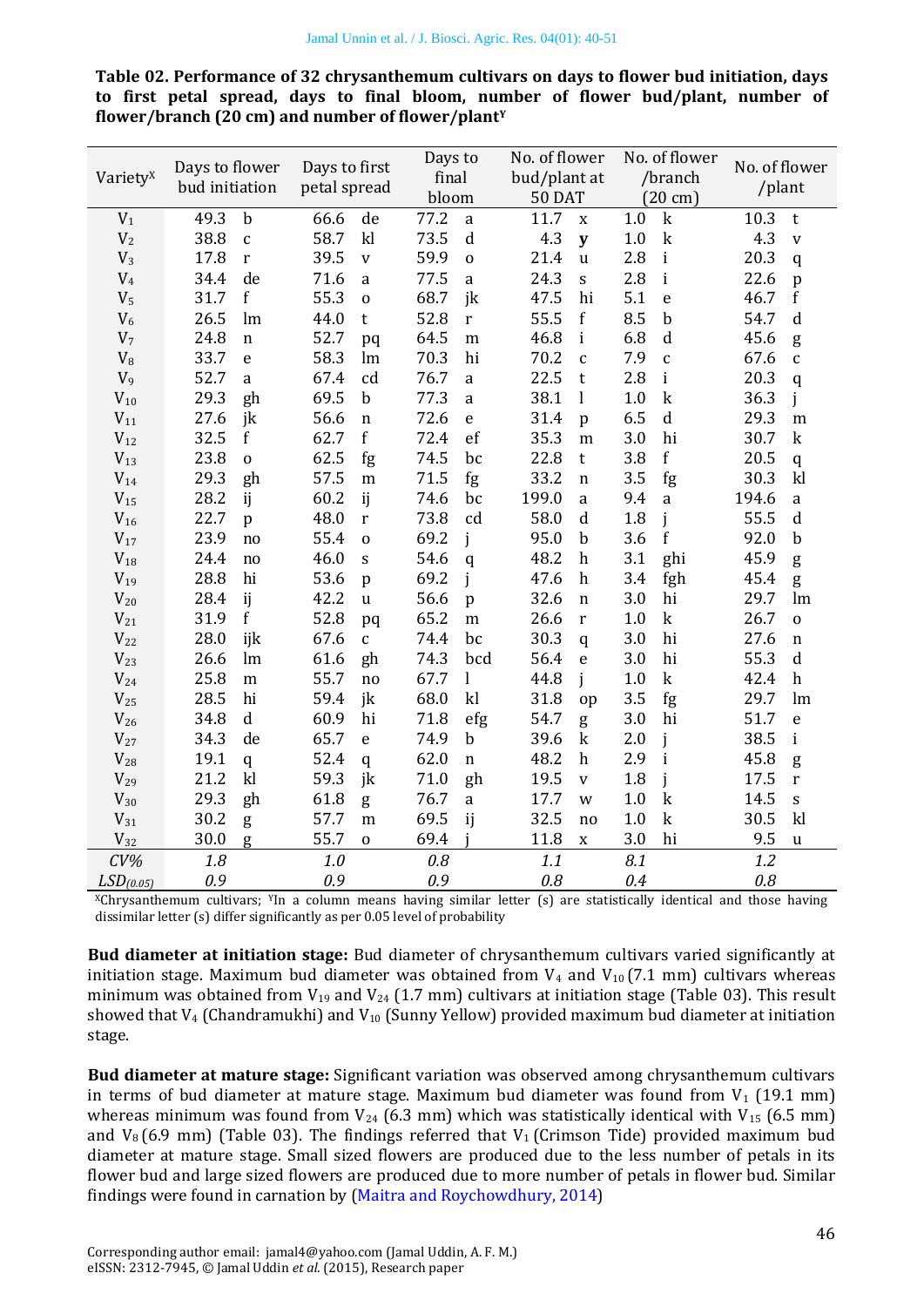**Flower head diameter:** Flower head diameter showed significant variation among the chrysanthemum cultivars after blooming. Maximum flower diameter was recorded from  $V_1$  (17.6 cm) while minimum from  $V_{14}$  (2.8 cm) which was statistically identical with  $V_{15}$  (2.9) (Table 03). This result indicated that  $V_1$  (Crimson Tide) cultivar produced maximum flower diameter. Flower diameter of chrysanthemum ranged from 8.0 to 12.4 cm [\(Kunigunda, 2004\)](#page-10-19) whereas 1.9 to 15.4 cm (Wesenberg *et al*., 1964) and 2.5 to 7.8 cm (Ara *et al*[., 2012-13](#page-8-3)). The maximum diameter of 'Crimson Tide' might be due to inherent character of individual cultivars. Similar variations have been reported previously in Chrysanthemum [\(Kanamadi and Patil, 1993](#page-9-12) and [Rajashekaran](#page-11-8) *et al.,* 1985), in Gerbera [\(Mahmood](#page-10-17) *et al*[., 2013\)](#page-10-17).

**Stalk length:** Significant variation was recorded for stalk length among chrysanthemum cultivars. The longest stalk of chrysanthemum flower was found from  $V_1$  (20.1 cm) which was statistically identical with  $V_{13}$  (19.8 cm) and  $V_2$  (19.7 cm) while the shortest was found from  $V_{11}$  (4.4 cm) which was statistically identical with V<sub>5</sub> (4.5 cm), V<sub>6</sub> (4.7 cm), V<sub>9</sub> (4.7 cm), V<sub>19</sub> (4.8 cm), V<sub>24</sub> (4.8 cm), V<sub>23</sub> (4.9 cm) and  $V_{26}$  (5.0 cm) (Table 03). The result indicated that  $V_1$  (Crimson Tide) cultivar performed as the longest stalk length producing cultivar. This difference in stalk length could be attributed to a genetic factor which is expected to vary among cultivars. Similar findings were found in gerbera [\(Sarkar and](#page-11-10)  [Ghimaray,](#page-11-10) 2004). It was observed that the cultivars with higher plant height produced the longer flower stalk as compared to cultivars with smaller plant heights. Similar findings were reported in rose [\(Ramzan](#page-11-9) *et al*., 2014; [Mantur](#page-10-20) *et al.*, 2005[; Fascella and Zizzo,](#page-9-21) 2005) and in snapdragon [\(Shafique](#page-11-11) *et al*., [2011\)](#page-11-11).

**Flower durability (days to 50% flower senescence):** Chrysanthemum cultivars showed significant variation in terms of days taken to 50% flower senescence. Late flower senescence was recorded in  $V_{21}$ (20.7 days) which was statistically identical with  $V_{11}$  (19.8 days) while early flower senescence was observed in  $V_{24}$  (11.3 days) (Table 03). The result indicated that  $V_{21}$  (First Light) and  $V_{11}$  (Lavender Mum) cultivars performed best in case of flower durability. It was found that durability of potted chrysanthemum varied greatly according to the cultivars. Generally being ethylene non-sensitive flower the difference in days taken to flower senescence may be due to varietal characteristics of different chrysanthemum cultivars. Similar findings were found in rose [\(Tabassum](#page-11-12) *et al*., 2002) and in gerbera [\(Nair and Mehedi, 2004\)](#page-10-18).

| Variety <sup>x</sup> | Bud diameter at<br>initiation stage<br>(mm) |    | Bud diameter at<br>mature stage<br>(mm) |              | Flower head<br>diameter<br>$\text{cm}$ ) |              | Stalk length<br>(cm) |                  | Days to $50\%$<br>flower senescence |         |
|----------------------|---------------------------------------------|----|-----------------------------------------|--------------|------------------------------------------|--------------|----------------------|------------------|-------------------------------------|---------|
| $V_1$                | 4.8                                         | d  | 19.1                                    | a            | 17.6                                     | <sub>a</sub> | 20.1                 | a                | 13.9                                | jk      |
| V <sub>2</sub>       | 4.6                                         | de | 18.1                                    | b            | 16.0                                     | $\mathbf b$  | 19.7                 | a                | 13.7                                | $\bf k$ |
| $V_3$                | 2.8                                         | kl | 16.9                                    | $\mathbf{C}$ | 14.6                                     | $\mathbf{C}$ | 16.6                 | de               | 15.3                                | ghi     |
| $V_4$                | 7.1                                         | a  | 16.0                                    | d            | 13.6                                     | d            | 16.1                 | e                | 16.3                                | def     |
| V <sub>5</sub>       | 1.9                                         | mn | 8.6                                     | p            | 3.7                                      | pq           | 4.5                  | $\mathbf 0$      | 15.9                                | defg    |
| $V_6$                | 2.6                                         | jk | 8.9                                     | op           | 4.7                                      | lmn          | 4.7                  | no               | 15.8                                | efg     |
| V <sub>7</sub>       | 2.8                                         |    | 10.5                                    | lm           | 4.9                                      | lm           | 5.7                  | lm               | 17.8                                | b       |
| $V_8$                | 3.2                                         |    | 6.9                                     | r            | 5.0                                      |              | 5.2                  | mn               | 17.7                                | bc      |
| $V_9$                | 2.4                                         | k  | 11.9                                    | ij           | 7.8                                      | i            | 4.7                  | no               | 16.8                                | cd      |
| $V_{10}$             | 7.1                                         | a  | 14.7                                    | e            | 6.8                                      | jk           | 16.8                 | d                | 18.3                                | b       |
| $V_{11}$             | 1.8                                         | mn | 10.0                                    | mn           | 8.8                                      | g            | 4.4                  | $\Omega$         | 19.8                                | a       |
| $V_{12}$             | 4.2                                         | fg | 14.2                                    | e            | 8.7                                      | g            | 19.0                 | b                | 14.5                                | ijk     |
| $V_{13}$             | 4.4                                         | ef | 18.0                                    | b            | 9.8                                      | f            | 19.8                 | a                | 14.2                                | jk      |
| $V_{14}$             | 2.9                                         |    | 12.6                                    | gh           | 2.8                                      | r            | 7.5                  | jk               | 14.7                                | hij     |
| $V_{15}$             | 3.0                                         |    | 6.5                                     | $\mathbf{r}$ | 2.9                                      | $\mathbf{r}$ | 11.6                 | g                | 17.7                                | bc      |
| $V_{16}$             | 2.7                                         | jk | 11.6                                    | jk           | 6.9                                      |              | 18.0                 | $\mathbf{C}$     | 17.7                                | bc      |
| $V_{17}$             | 3.9                                         | gh | 9.5                                     | no           | 4.6                                      | mn           | 9.7                  | $\boldsymbol{h}$ | 16.5                                | de      |

#### **Table 03. Performance of 32 chrysanthemum cultivars on bud diameter at initiation stage and mature stage, flower head diameter, stalk length and days to 50% flower senescence**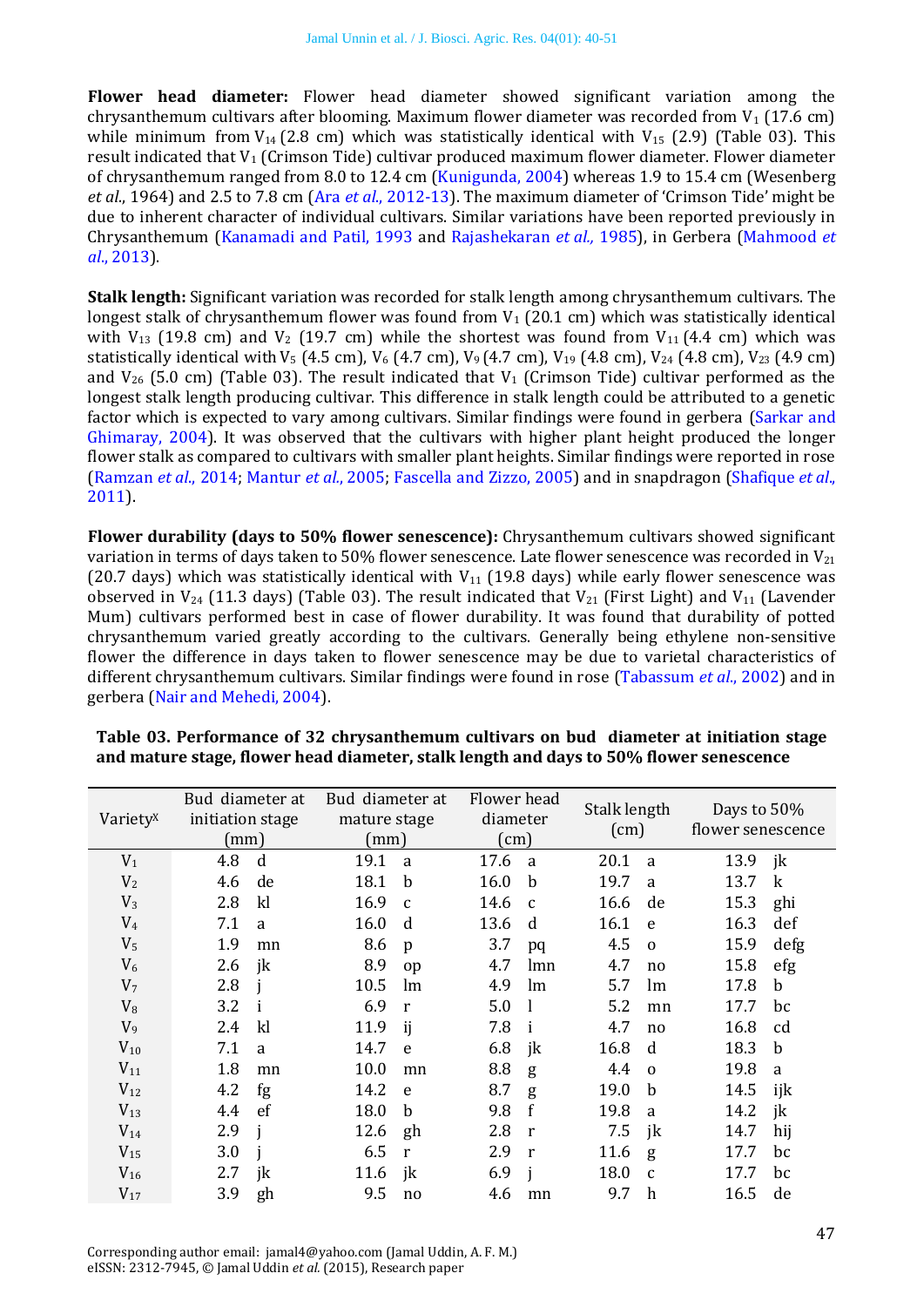|  |  | Jamal Unnin et al. / J. Biosci. Agric. Res. 04(01): 40-51 |  |  |  |
|--|--|-----------------------------------------------------------|--|--|--|
|  |  |                                                           |  |  |  |

| $V_{18}$              | 2.1               | lm          | 7.6  | q  | 4.0    | p            | 5.7  | lm           | 17.8 | b            |
|-----------------------|-------------------|-------------|------|----|--------|--------------|------|--------------|------|--------------|
| $V_{19}$              | 1.7               | $\mathbf n$ | 7.7  | q  | 3.9    | $\mathbf{p}$ | 4.8  | no           | 17.7 | bc           |
| $V_{20}$              | 1.9               | mn          | 8.7  | p  | 4.1    | op           | 6.9  | $\mathbf{k}$ | 18.4 | b            |
| $V_{21}$              | 2.1               | lm          | 8.9  | op | 3.8    | p            | 8.3  | $\mathbf{i}$ | 20.7 | a            |
| $V_{22}$              | 2.9               | -i          | 8.7  | p  | 4.7    | lmn          | 6.0  | - 1          | 14.4 | ijk          |
| $V_{23}$              | 2.0               | lm          | 7.5  | q  | 4.9    | lm           | 4.9  | no.          | 16.7 | de           |
| $V_{24}$              | 1.7               | $\mathbf n$ | 6.3  | r  | 3.3    | q            | 4.8  | no           | 11.3 | -1           |
| $V_{25}$              | 6.7               | b-          | 13.0 | fg | 6.6 jk |              | 7.6  | $\mathbf{i}$ | 15.9 | efg          |
| $V_{26}$              | $5.2\phantom{0}c$ |             | 13.6 | f  | 4.4    | no           | 5.0  | no           | 15.8 | efg          |
| $V_{27}$              | 6.6               | b           | 13.3 | f  | 6.4    | k            | 11.6 | g            | 13.7 | k            |
| $V_{28}$              | 2.1               | lm          | 11.0 | k  | 6.7    | jk           | 5.7  | lm           | 18.3 | b            |
| $V_{29}$              | 4.6               | de          | 12.3 | hi | 8.1    | hi           | 7.8  | ij           | 15.5 | fgh          |
| $V_{30}$              | 3.8               | hi          | 11.4 | jk | 8.2    | h            | 7.9  | ij           | 16.0 | defg         |
| $V_{31}$              | 4.4               | ef          | 13.3 | f  | 7.9    | hi           | 13.5 | f            | 13.7 | $\mathbf{k}$ |
| $V_{32}$              | 3.9               | gh          | 15.8 | d  | 11.3   | e e          | 17.7 | $\mathbf{C}$ | 14.5 | ijk          |
| $CV\%$                | 6.1               |             | 3.0  |    | 3.5    |              | 3.9  |              | 3.5  |              |
| LSD <sub>(0.05)</sub> | 0.4               |             | 0.6  |    | 0.4    |              | 0.6  |              | 0.9  |              |

 $X$ Chrysanthemum cultivars;  $Y$ In a column means having similar letter (s) are statistically identical and those having dissimilar letter (s) differ significantly as per 0.05 level of probability

### **IV. Conclusion**

Chrysanthemum cultivars showed wide range of variations in their growth and flowering characteristics. Maximum number of flower was found in  $V_{15}$  (9.4/ 20 cm branch and 194.6/plant). Large flower (17.6 cm flower head diameter) with longest stalk (20.1 cm) was found in  $V_1$ . On the other hand, late flower senescence from the plant was recorded in  $V_{21}$  (20.7 days). Breeders can easily select the desirable characters from this wide range of variation for the development of the chrysanthemum flowers.

#### **V. Acknowledgements**

Authors are highly grateful to those peoples and organizations who were help to collect the cultivars more especially Horticulture farm, Sher-e-Bangla Agricultural University, Dhaka; Krishibid Upokorn Nursery, Agargaon, Dhaka and Barisal Nursery, Savar, Dhaka, Bngladesh.

### **V. References**

- <span id="page-8-6"></span>[1]. Arora, J. S., and Singh, J. (1980). Performance of marigold cultivars under North Indian conditions. In *National Seminar on Production Technology for Commercial Flower Crops,* pp. 81- 82.
- <span id="page-8-2"></span>[2]. Ahsan, M. K., Mehraj, H., Hussain, M. S., Rahman, M. M. and Jamal Uddin, AFM. (2014). Study on growth and yield of three promising strawberry cultivars in Bangladesh. *Int. J. Bus. Soc. Sci. Res.,* 1(3): 205-208.
- <span id="page-8-3"></span>[3]. Ara, K. A., Sharifuzzaman, S. M. and Khan, F. N. (2012-2013). Collection and evaluation of chrysanthemum genotypes. BARI annual report, 814-817.
- <span id="page-8-0"></span>[4]. Barbosa, J. G. 2003. Crisântemos: produção de mudas, cultivo para corte de flor, cultivo em vaso, cultivo hidropônico . *Viçosa: Aprenda Fácil* 200: 179-215.
- <span id="page-8-1"></span>[5]. BARI. (2011). Krishi projukti hatboi (Handbook of Agro-technology),  $2<sup>nd</sup>$  part,  $5<sup>th</sup>$  edition. *Bangladesh Agricultural Research Institute*, Gazipur-1701, Bangladesh, pp: 217-222.
- <span id="page-8-4"></span>[6]. Barigidad, H. and Patil, A. A. (1992), Relative performance of chrysanthemum cultivars under transistional tract of karnataka. *J. Agric. Sci.* 10(1): 98-101.
- <span id="page-8-5"></span>[7]. Baskaran, V., Jayanthi, R., Janakiram, T. and Abirami, K. (2010). Evaluation of post-harvest quality of some cultivars of chrysanthemum. *Journal of Horticultural Sciences 5*(1): 81-83.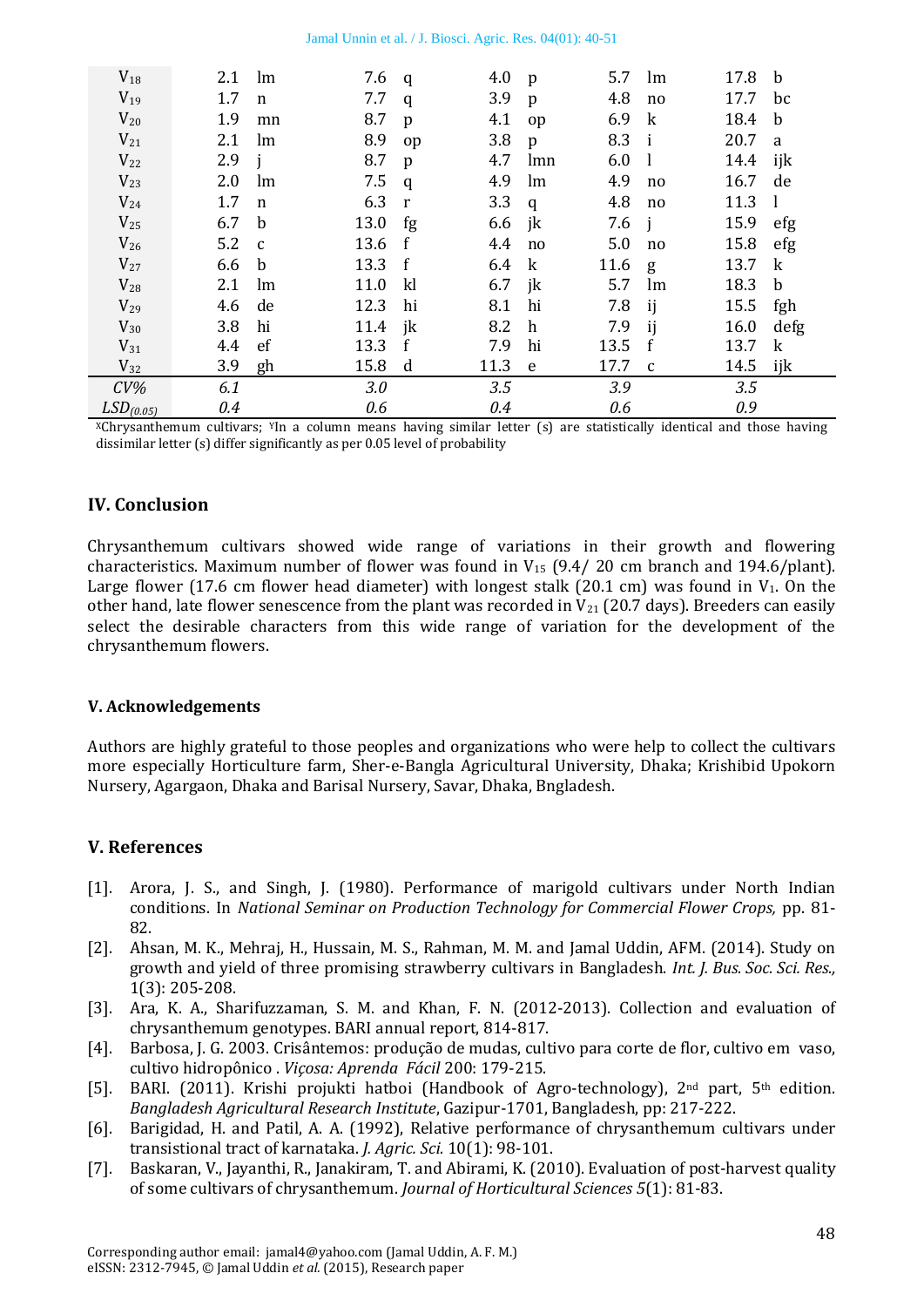- <span id="page-9-7"></span>[8]. Biswas, M., Sarkar, D. R., Asif, M. I., Sikder, R. K., Mehraj, H. and Jamal Uddin, A. F. M. (2014). Comparison of growth and yield characteristics of BARI tomato varieties. *J. Biosci. Agric. Res.*  3(1): 1-7.
- <span id="page-9-11"></span>[9]. Chandragiri, R., Janakiram, T. and Srinivas, M. (2004). Performance of exotic Chrysanthemum varieties under greenhouse. *Proceedings of National Symposium on Recent Trends and Future Strategies in Ornamental Horticulture*. Univ. Agric. Sci., Dharwad, Karnataka (India), pp. 43-48.
- <span id="page-9-17"></span>[10]. Charles, G. (1995). Floriculture Design and Merchandising. Delmar Publisher TM An International Publishing Company, Washington, DC., pp: 394-3996.
- <span id="page-9-14"></span>[11]. Chaugule, B. B. (1985). Studies on genetic variability in chrysanthemum (*Chrysanthemum morrifolium*). An *M. Sc*. (Agri) *thesis,* Mahatma Phule Agricultural University, Rahuri. India.
- <span id="page-9-16"></span>[12]. Chezhian, N., Thumburaj, S., Khader, T. M. Z., Ponnushwami, V., Sambandamurhi, S. and Rangaswamy, P., (1985). New varieties of horticultural crops released by Tamil Nadu Agricultural University. *South Indian Hort.,* 33: 72-73.
- <span id="page-9-8"></span>[13]. Chowdhury, M. S. N., Hoque, F., Mehraj, H. and Jamal Uddin, A. F. M. (2015). Vegetative growth and yield performance of four chilli (*Capsicum frutescens*) cultivars. *American-Eurasian J. Agric. & Environ. Sci.* 15(4): 514-517.
- <span id="page-9-21"></span>[14]. Fascella, G. and Zizzo, G. V. (2005). Effect of growing media on yield and quality of soilless cultivated rose. *Acta Hort, (ISHS)* 697: 43-47.
- <span id="page-9-18"></span>[15]. Gharge, C. P., Angadi, S. G., Biradar, M. S. and More, S. A. (2009). Evaluation of standard carnation (*Dianthus caryophyllus* Linn.) cultivars under naturally ventilated polyhouse conditions. *J. Orn. Hort.* 12(4): 256-260.
- <span id="page-9-10"></span>[16]. Gomez, K. A. and Gomez, A. A. (1984). Statistical Procedures for Agricultural Research. 2nd edn. John Wiley and Sons. New York. p. 680.
- <span id="page-9-19"></span>[17]. Hamblin, J., Stefanova, K. and Angessa, T. T. (2014). Variation in chlorophyll content per unit leaf area in spring wheat and implications for selection in segregating material. *PLoS ONE* 9(3): e92529.
- <span id="page-9-15"></span>[18]. Hicklenton, P. R. (1985). Influence of different levels and timing of supplemental irradiation on pot chrysanthemum production. *Hort Sci.,* 20: 374–376.
- <span id="page-9-1"></span>[19]. Hossain, S., Jolly, S. N., Parvin, S., Mehraj, H. and Jamal Uddin, A. F. M. (2015). Performance on growth and flowering of sixteen hybrid gerbera cultivars. *Int. J. Busi*. *Soc. Sci. Res.* 3(2): 87-92.
- <span id="page-9-6"></span>[20]. Hossan, M. J., Islam, M. S., Ahsan, M. K., Mehraj, H. and Jamal Uddin, A. F. M. (2013). Growth and yield performance of strawberry germplasm at Sher-e-Bangla Agricultural University. *J. Expt. Biosci.* 4(1): 1-8.
- <span id="page-9-20"></span>[21]. Howe, T. K. and Waters, W. E. (1991). Evaluation of marigold cultivars as bedding plants, spring and fall 1989. *Proc. Florida State Hort. Soc.* 103: 332-3 37.
- <span id="page-9-13"></span>[22]. Hussain, A. and Khan, M. A. (2004). Effect of growth regulators on stem cutting of Rosa bourboniana and Rosa gruss-an-teplitz. *Int. J. Agric. Biol*. 6: 931-932.
- <span id="page-9-4"></span>[23]. Islam, M. S., Mehraj, H., Roni, M. Z. K., Shahrin, S. and Jamal Uddin, A. F. M. (2013). Varietal Study of Anthurium (*Anthurium andraeanum*) as a Cut Flower in Bangladesh. *J. Bangladesh Academy Sci.* 37(1): 103-107.
- <span id="page-9-3"></span>[24]. Islam, M. S., Mehraj, H., Roni, M. Z. K., Ona, A. F. and Jamal Uddin, A. F. M. (2013a). Morphological Analysis of *Heliconia spp*: A Promising Cut flower in Bangladesh. *Int. J. Sustain. Agril. Tech.* 9(1): 126-128.
- <span id="page-9-5"></span>[25]. Jamal Uddin, A. F. M., Islam, M. S., Mehraj, H., Roni, M. Z. K. and Shahrin, S. (2013). An Evaluation of Some Japanese Lisianthus (*Eustoma grandiflorum*) Varieties grown in Bangladesh. *The Agriculturist* 11(1): 56-60.
- <span id="page-9-2"></span>[26]. Jamal Uddin, A. F. M., Mehraj, H., Taufique, T., Ona, A. F. and Parvin, S. (2014b). Foliar application of gibberellic acid on growth and flowering of gerbera cultivars. *J. Biosci. Agric. Res.* 2(1): 52-58.
- <span id="page-9-9"></span>[27]. Jamal Uddin, AFM, Taufique, T., Mayeda, U., Roni, M. Z. K. and Mehraj, H. (2014a). Yield performance and phytochemical screening of three asparagus varieties. *Bangladesh Res. Pub. J.* 10(2): 196-201.
- <span id="page-9-0"></span>[28]. Joshi, M., Verma, L. R. and Masu, M. M. (2010). Performance of different varieties of chrysanthemum in respect of growth, flowering and flower yield under north Gujarat condition. *The Asian J. Hort.* 4(2): 292-294.
- <span id="page-9-12"></span>[29]. Kanamadi, V. C. and Patil, A. A. (1993). Perofrmance of chrysanthemum varieties in the transitional tract of Karnataka. *South Indian Hort.* 41: 58-60.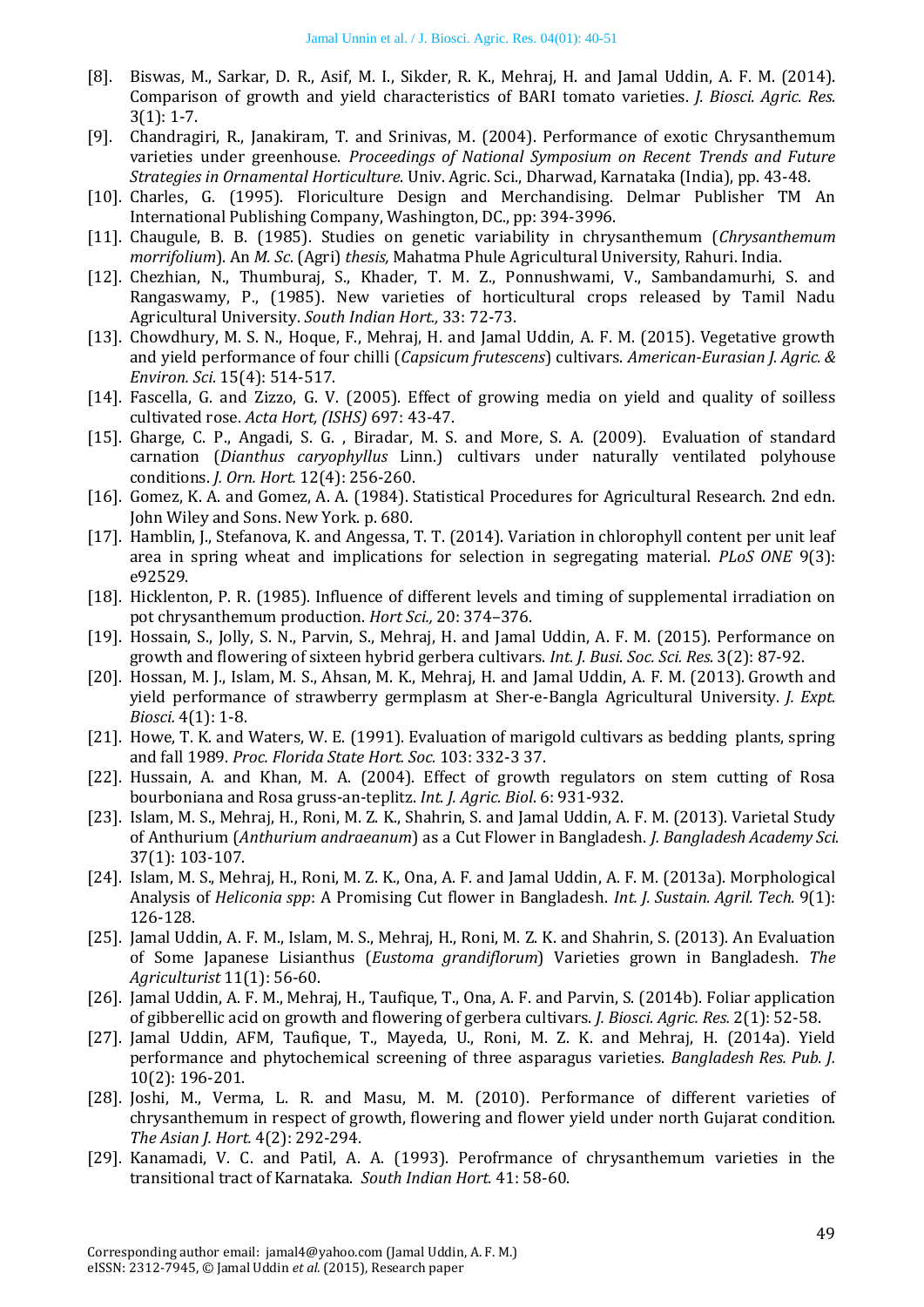- <span id="page-10-6"></span>[30]. Kim, S. J., Lee, C. H., Kim, J. and Kim, K. S. (2014). Phylogenetic analysis of Korean native *Chrysanthemum* species based on morphological characteristics. *Sci. Hort.*,175: 278–289.
- <span id="page-10-19"></span>[31]. Kunigunda, A. (2004). Variability of different traits in several chrysanthemum cultivars. University of Agricultural Sciences and Veterinary Medicine (UASVM), Cluj-Napoca, Romania. *Not. Bot. Hort. Agrobot.,* 32(1): 24-26.
- <span id="page-10-12"></span>[32]. Mahesh, K. (1996). Variability studies in carnation (*Dianthus caryophyllus* L.) An *M. Sc.(Agri) thesis*, University of Agricultural Sciences, Bangalore.
- <span id="page-10-17"></span>[33]. Mahmood, M. A., Ahmed, N. and Khan, M. S. A. (2013). Comparative evaluation of growth, yield and quality characteristics of various gerbera (*Gerbera jamesonii* L.) Cultivars under protected condition. *J. Orn. Plants.* 3(4): 235-241.
- <span id="page-10-10"></span>[34]. Maitra, S. and Roychowdhury, N. (2014). Performance of Different Carnation (*Dianthus Caryophyllus* L.) Cultivars Grown from Seed in the Plains of West Bengal, India*. Int. J. Bioresour. Stress Manage.,* 5(2): 294-297.
- <span id="page-10-20"></span>[35]. Mantur, S. M., Bagali, A. N. and Patil, S. R. (2005). Influence of bending and pruning on different varieties of roses under naturally ventilated polyhouse. *Karnataka J. Agric. Sci.* 18(2): 474-477.
- <span id="page-10-2"></span>[36]. Mehraj, H., Chanda, T., Masum Billah, A. A., Jahan, F. N. and Jamal Uddin, A. F. M. (2014e). Morpho-physiological and flowering behavior of bougainvillea cultivars. *Int. J. Sustain. Crop Prod.* 9(3): 35-40.
- <span id="page-10-4"></span>[37]. Mehraj, H., Mutahera, S., Roni, M. Z. K., Nahiyan, A. S. M., and Jamal Uddin, A. F. M. (2014c). Performance assessment of twenty tomato varieties for summer cultivation in Bangladesh. *J. Sci. Tech. Env. Info.* 1(1): 45–53.
- <span id="page-10-1"></span>[38]. Mehraj, H., Shikha, K. J., Nusrat, A., Shiam, I. H. and Jamal Uddin, A. F. M. (2014d). Growth and flowering behaviour of dendrobium cultivars. *J. Biosci. Agric. Res.* 2(2): 90-95.
- <span id="page-10-5"></span>[39]. Mehraj, H., Tamima, M. H., Chowdhury, M. S. N., Ferdous, M. H. and Jamal Uddin, A. F. M. (2014a). Study on Morpho-physiological characteristics and yield performance of four chilli lines. *J. Biosci. Agric. Res.* 2(1): 1-7.
- <span id="page-10-0"></span>[40]. Mehraj, H., Taufique, T., Ona, A. F., Nusrat, A. and Jamal Uddin, A. F. M. (2014b). Performance of gerbera cultivars under different wavelengths of solar spectrum. *J. Bangladesh Academy Sci.* 38(1): 27-37.
- <span id="page-10-13"></span>[41]. Mishra, R. L. and Saini, H. C. (1997). Genotypic and phenotypic variability in dahlia (*Dahlia variabilis*). *Indian J. Hort.* 17: 148-152.
- [42]. Mitra, M. and Pal, P. (2008). Performance of *chrysanthemum x morifolium* Ramat, c.v. Chandrama grown at chrysanthemum different level of planting density and stem maintained per plant. *Natural Product Radiance* 7(2): 146-149.
- <span id="page-10-8"></span>[43]. Moe, R. (1988). Effect of stock plant environment on lateral branching and rooting. *Acta Hort.*  226: 421–430.
- <span id="page-10-9"></span>[44]. Munikrishnappa, P. M., Patil, A. A., Patil, V. S., Patil, B. N., Channappagoudar, B. B. and Alloli, T. B. (2013). Studies on the growth and yield parameters of different genotypes of China aster (*Callistephus chinensis* Nees.). *Karnataka J. Agric. Sci. 26*(1).
- <span id="page-10-3"></span>[45]. Nahiyan, A. S. M., Momena, K., Mehraj, H., Shiam, I. H., Jamal Uddin, A. F. M and Rahman, L. 2014. Genetic diversity of sixteen tomato varieties grown at Sher-e-Bangla Agricultural University. *Int. J. Bus. Soc. Sci. Res.* 2(1): 39-44.
- <span id="page-10-18"></span>[46]. Nair, A. S. and Medhi, R. P. (2004). Performance of gerbera cultivars in the Bay Islands. *Indian J. Hort.* 59(3): 322-325.
- <span id="page-10-11"></span>[47]. Nair, S. A., and Shiva, K. N. (2003). Genetic variability, correlation and path coefficient analysis in gerbera. *J. Orn. Hort.* 6(3): 180-187.
- <span id="page-10-16"></span>[48]. Negi, S. S. and Raghava, S. P. S. (1985). Improvement of chrysanthemum and China aster through breeding. *Annual Report* for*,* Indian Institute of Horticultural Research, Bangalore.
- <span id="page-10-15"></span>[49]. Nadeem, M., Khan, M. A., Riaz, A. and Ahmad, R. (2011). Evaluation of growth and flowering potential of *Rosa hybrida* cultivars under Faisalabad climatic conditions. *Pak. J. Agri. Sci.*, 48(4), 283-288.
- <span id="page-10-14"></span>[50]. Punetha, P., Rao, V. K. and Sharma, S. K. (2011). Evaluation of different chrysanthemum (*Chrysanthemum moliforium*) genotypes under mid hill condition of Gharwal Himalaya *.The Indian J. Agric. Sci.* 81(9).
- <span id="page-10-7"></span>[51]. Raghuvanshi, Ajay and Sharma, B. P. (2011). Varietal evaluation of french marigold (*Tagetes patula linn.*) under mid-hill zone of Himachal Pradesh. *Prog. Agric.* 11(1): 123-126.